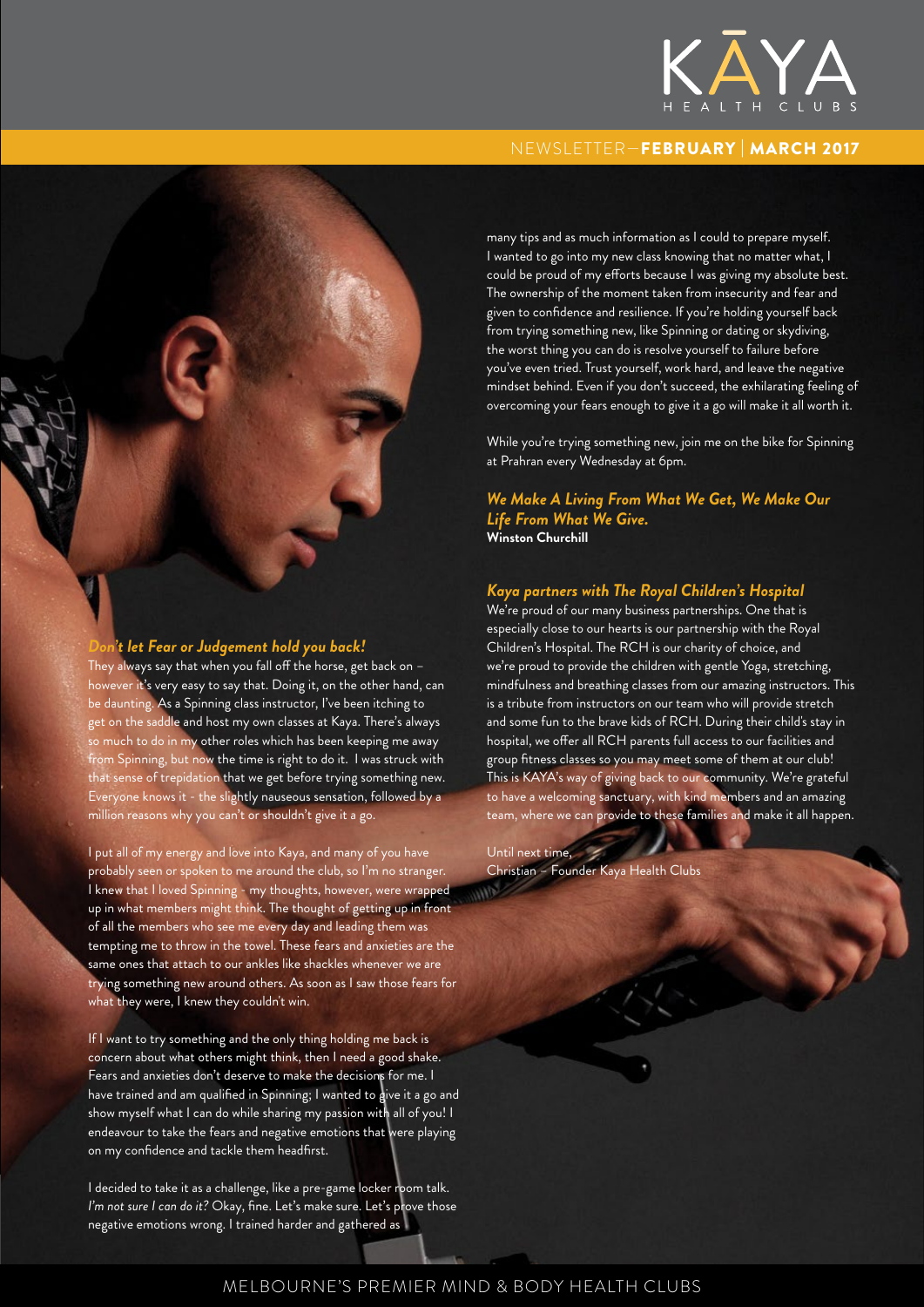# CLUB NEWS—HAPPENINGS AT KAYA

## **WE THRIVE ON EDUCATING OUR COMMUNITY…**

### **COMPLIMENTARY TO OUR MEMBERS.**

#### INTRODUCTORY COURSES Pilates | Yoga | Boxing

At Kaya, we believe there are two things you need to have the best of; education and posture. That's why we are so emphatic about our Pilates, Yoga and Boxing Introductory course - and best of all, they're Complimentary for you to attend. New forms of movement can be difficult to grasp and poor form will not reap the benefits you deserve. Our courses are perfect for beginners who want to gain a foundation of knowledge or for more advanced individuals who want to polish up their practice and gain a greater understanding from our talented teachers.

#### **OUR UPCOMING COURSES:**

**PILATES**  PRAHRAN CLUB **WHEN:** 18th February OR 18th March 2017 **DURATION:** 3 hours 12.30 pm - 3.30 pm



**YOGA** PRAHRAN CLUB **WHEN:** 4th March **DURATION:** 2 hours 12.30 pm - 2.30 pm

EMPORIUM CLUB **WHEN:** 16th February OR 23rd March 2017 **DURATION:** 2 hours 6.30 pm – 8.30pm

#### **BOXING**

PRAHRAN CLUB **WHEN:** 18th March **DURATION:** 1.5 hours 11.00 am – 12.30 pm

EMPORIUM CLUB **WHEN:** 15th March **DURATION:** 1.5 hours 5.30 pm - 7.00 pm

To book simply see reception of book online at http:// kayahealthclubs.com.au/courses/

### **GET JUICY**

Cold-Pressed Juices | now at Emporium

Freshen up with a local cold-pressed juice, lovingly made by AYOMO and packed with essential enzymes, minerals, and nutrients.



Grab one from the fridge for just \$7 at Emporium.

Flavours: Pineapple Pop | citrus squeeze | down to earth | green glow

### **KAYA CLASS RITUALS**

We kindly request all members follow these simple 'MINDFUL' Class Boarding Pass rituals.

Our priority is for members to have a memorable and positive experience every time they visit us. With this in mind, we kindly ask that you refrain from using and/or taking the following items into class.

- No Mobile Phones in class
- No Glass Water bottles
- No Footwear in Yoga/Pilates/Barre
- No Arriving late to class
- No Leaving class early
- Train with a sweat towel when exercising

# **KAYA WELCOMES….**

**NEW RESIDENT PERSONAL TRAINER | PRAHRAN, ADRIAN MILLER**

e: pt.adrian@kayahc.com.au m: 0414 516 224



Adrian is passionate about health and fitness, with six years experience in personal training - specialising in body transformations, strength training, high-intensity cardio training and small group training.

After overcoming his own lifestyle habits, Adrian was compelled to chase this new sense of vitality and to share it with others who are on a similar journey to his.

Adrian can provide general nutrition guidance to ensure optimum performance, health and vitality based on the individual's goals. Also included in his services are goal setting and results tracking, as well as mobility and stretching routines.

Finally, Adrian is a qualified Qigong meditation practitioner and can provide assistance with breathing and meditation techniques to help de-stress from daily life.

### **WELCOMING MEMBER OFFER**

Book in for your FREE 15 minute Health Check with Adrian. You'll get to see your hydration, body fat % and metabolic age PLUS it includes a small group strength training session (45 mins). Valued at \$60.

#### **LIMITED SPACES**

valid until 31st March 2017 - subject to PT availability - 1 per member only

### **YOUR DAILY MANTRA**

#### **OM**

Mantras have been known to awaken parts in our brain as we release our focus from any external stimuli and allow our voice to draw ourselves deeper into the moment we inhabit. We offer this



February mantra to those who need support and strength - when taking on something new, building courage to try something again or fostering gratitude in a chaotic world.

OM, is the sound which the entire universe resonates with. It represents the first vibration ever to quiver; it represents birth and death and the process of rebirth. The natural pitch of universal vibrations is at 432 Hertz, which is where OM is found. OM is the perfect way to welcome every new day or to finish the evening in gratitude and satisfaction.

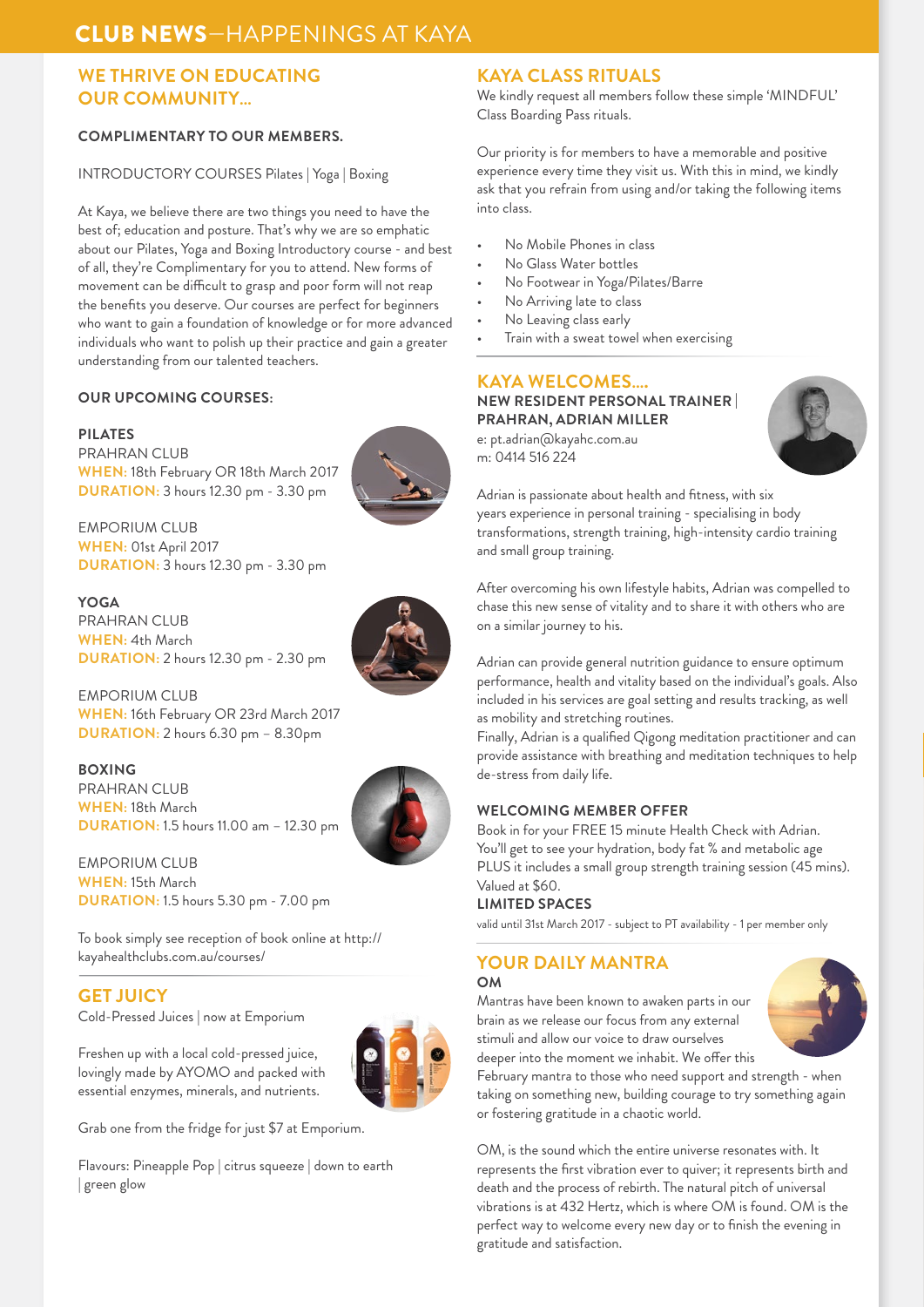# KAYA WILL NEVER STEER AWAY FROM TRADITIONAL PILATES…

# **WE STAY TRUE TO THE CREATOR'S IDEOLOGIES - JOSEPH PILATES**

Kaya Pilates is a blend of modern sports science research and authentic Pilates practice. There's a lot of noise in Melbourne surrounding Pilates at the moment, with some studios offering Pilates cobbled together with aerobic-like fitness. We don't offer Pilates as a high-intensity form of fitness as we believe the inclusion of extra weights or cardio exercise detracts from the immeasurable benefits that authentic Pilates offers. If you want to feel the burn and sweat up a storm, we would love to see you at one of our other group fitness classes!

Pilates classes at Kaya will always focus on these six Pilates Principles; developed by the genius Joseph Pilates.

## **KAYA'S PILATES PRINCIPLES: POSTURE AND ALIGNMENT**

With careful alignment of the pelvis, spine, rib cage, head and neck, muscles are properly activated and injury/overwhelming of tissue can be largely avoided.

### **BREATHING**

Monitoring your breath and using deep exhalations as you perform each exercise activates your muscles and keeps your mind focused.

## **CENTERING**

By utilising the muscles of the core, you will help all your bodily muscles function and develop more effectively.

# **CONTROL**

Rather than repetition or intensity, is paramount.

## **STABILITY AND MOBILITY**

Measured precision during movement requires balance and stabilisation of joints, which will help you to remain stable and graceful with care, even during movement.

## **CONCENTRATION**

With focus on your mind-body awareness, you connect more with your body and gain more from your workouts. It's more beneficial to do each exercise slowly and precisely, than with incorrect form or poor posture.

Don't just take our word for it; Kaya cares for the Minds and Bodies of the Australian Ballet dancers and the Melbourne Storm players. As professional athletes, their team of sports and exercise specialists picked apart our training systems and have given us the gold star.



# PILATES TEACHER TRAINING COURSE ENROLMENTS NOW



### **APRIL / MAY INTAKE**

Don't miss out! Our partners at Elixr School of Pilates are excited to commence the next intake of Pilates Teacher Training throughout April and May. Whether you're an aspiring teacher who wants to lead your own students or your passion for Pilates drives you to learn more than standard classes can teach, becoming a qualified teacher through ESOP is a fantastic opportunity.

# **INTIMATE LEARNING EXPERIENCE—ONLY 12 SPOTS**

To enrol or learn more contact us on 9090 1010 or visit kayahealthclubs.com.au/education